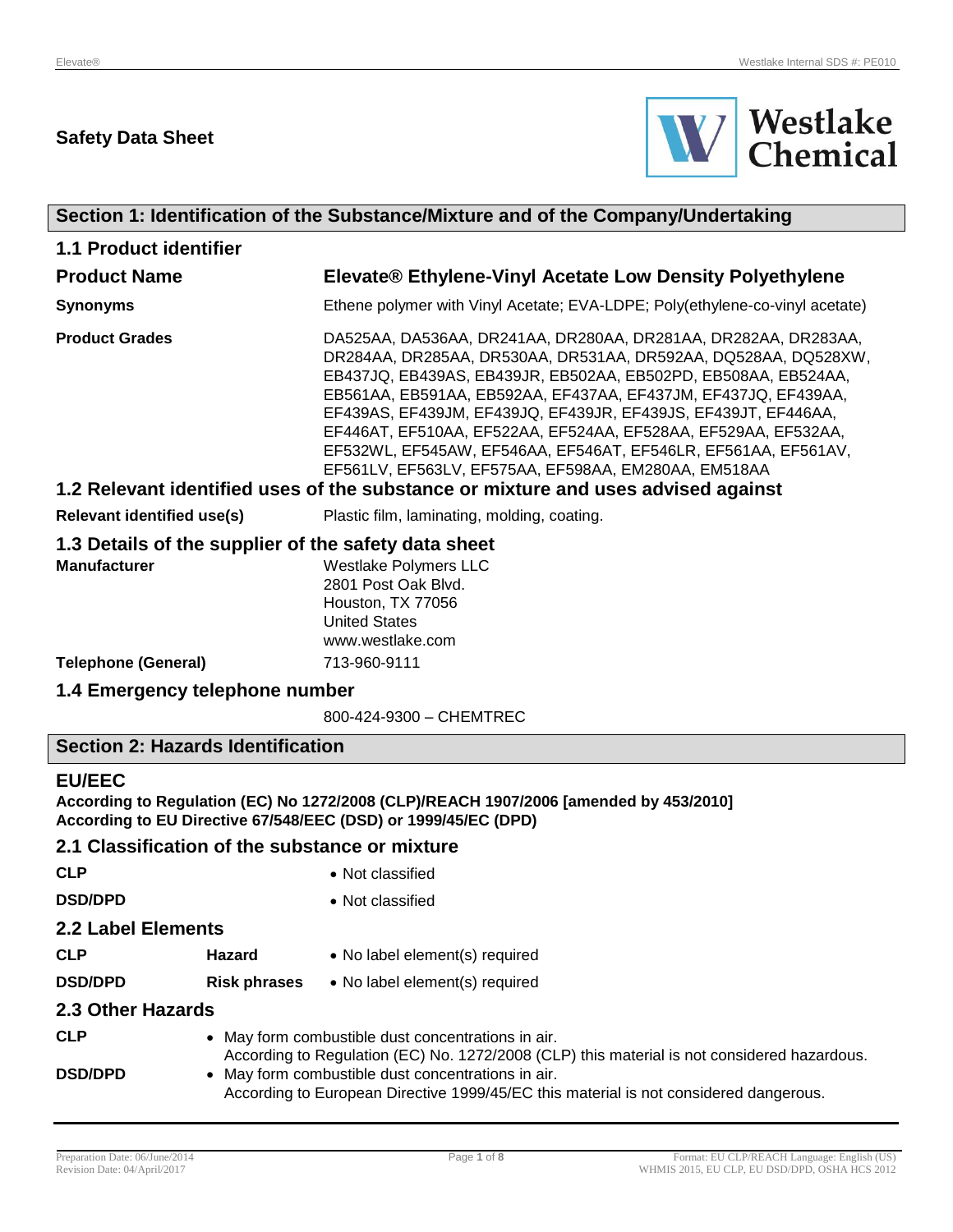# **United States (US) According to OSHA 29 CFR 1910.1200 HCS**

# **2.1 Classification of the substance or mixture OSHA HCS 2012** • Not classified **2.2 Label elements OSHA HCS 2012 Hazard statements** No label element(s) required **2.3 Other hazards OSHA HCS 2012** • As shipped, product is not hazardous. Under United States Regulations (29 CFR 1910.1200 - Hazard Communication Standard), this product is not considered hazardous.

| Canada<br><b>According to WHMIS 2015</b>       |                                                                                                                                                                                                 |
|------------------------------------------------|-------------------------------------------------------------------------------------------------------------------------------------------------------------------------------------------------|
| 2.1 Classification of the substance or mixture |                                                                                                                                                                                                 |
| <b>WHMIS 2015</b>                              | • Not classified                                                                                                                                                                                |
| 2.2 Label elements                             |                                                                                                                                                                                                 |
| <b>WHMIS 2015</b>                              | • No label element(s) required.                                                                                                                                                                 |
| 2.3 Other hazards                              |                                                                                                                                                                                                 |
| <b>WHMIS 2015</b>                              | • May form combustible dust concentrations in air.<br>In Canada, the product mentioned above is not considered hazardous under the<br>Workplace Hazardous Materials Information System (WHMIS). |

# **Section 3 - Composition/Information on Ingredients**

# **3.1 Substances**

Material does not meet the criteria of a substance in accordance with Regulation (EC) No 1272/2008.

# **3.2 Mixtures**

| <b>Composition</b>               |                          |               |  |  |
|----------------------------------|--------------------------|---------------|--|--|
| <b>Chemical Name</b>             | <b>Identifiers (CAS)</b> | $\frac{0}{0}$ |  |  |
| Poly(ethylene-co-vinyl acetate)  | 24937-78-8               | $>99 - 97.8$  |  |  |
| Vinyl acetate                    | 108-05-4                 | < 0.02        |  |  |
| Antioxidants and/or slip reagent | Proprietary              | $< 0.60 - 0$  |  |  |
| Antiblock reagent                | Proprietary              | $< 1.5 - 0$   |  |  |

# **Section 4 - First Aid Measures**

# **4.1 Description of first aid measures**

# **Inhalation** • IF INHALED: If breathing is difficult, remove victim to fresh air and keep at rest in a position comfortable for breathing. Give artificial respiration if victim is not breathing. If signs/symptoms continue, get medical attention. **Skin •** For thermal burns, flush or submerge effected area in cold water to dissipate heat. Cover with clean bandage material. Do not peel material from skin. Get medical attention. For contact at ambient temperatures, wash with soap and water. Eye **If dust or molten material contacts the eye, immediately flush with plenty of water for at least 15**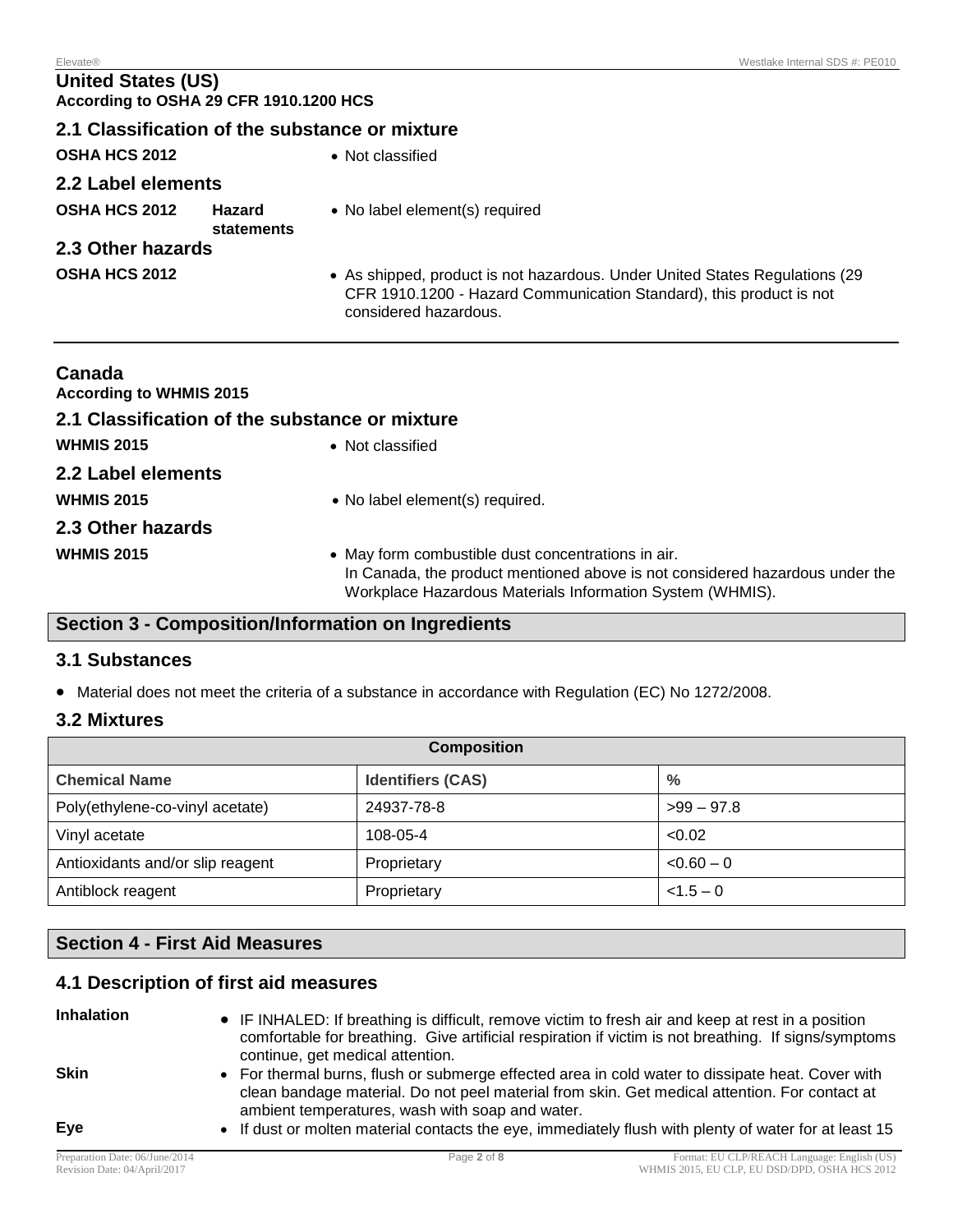| <b>Elevate®</b>                                     | Westlake Internal SDS #: PE010                                                                                                                                                                                                                                  |  |  |  |  |  |
|-----------------------------------------------------|-----------------------------------------------------------------------------------------------------------------------------------------------------------------------------------------------------------------------------------------------------------------|--|--|--|--|--|
|                                                     | minutes. If irritation persists, get medical attention immediately.                                                                                                                                                                                             |  |  |  |  |  |
| Ingestion                                           | • First aid is not expected to be necessary if material is used under ordinary conditions and as<br>recommended.                                                                                                                                                |  |  |  |  |  |
|                                                     | 4.2 Most important symptoms and effects, both acute and delayed                                                                                                                                                                                                 |  |  |  |  |  |
|                                                     | • Refer to Section 11 - Toxicological Information.                                                                                                                                                                                                              |  |  |  |  |  |
|                                                     | 4.3 Indication of any immediate medical attention and special treatment needed                                                                                                                                                                                  |  |  |  |  |  |
| Notes to<br>Physician                               | Burns should be treated as thermal burns. The material will come off as healing occurs; therefore,<br>immediate removal from the skin is not necessary.                                                                                                         |  |  |  |  |  |
| <b>Section 5 - Firefighting Measures</b>            |                                                                                                                                                                                                                                                                 |  |  |  |  |  |
| 5.1 Extinguishing media                             |                                                                                                                                                                                                                                                                 |  |  |  |  |  |
| <b>Suitable Extinguishing Media</b>                 | • Water fog, dry chemical, foam, carbon dioxide.                                                                                                                                                                                                                |  |  |  |  |  |
| <b>Unsuitable Extinguishing</b><br><b>Media</b>     | • None known.                                                                                                                                                                                                                                                   |  |  |  |  |  |
|                                                     | 5.2 Special hazards arising from the substance or mixture                                                                                                                                                                                                       |  |  |  |  |  |
| <b>Unusual Fire and Explosion</b><br><b>Hazards</b> | • Avoid generating dust; fine dust dispersed in air in sufficient concentrations, and in the<br>presence of an ignition source is a potential dust explosion hazard.                                                                                            |  |  |  |  |  |
| <b>Hazardous Combustion</b><br><b>Products</b>      | • Carbon dioxide, carbon monoxide, formaldehyde, acetaldehyde, irritating smoke.                                                                                                                                                                                |  |  |  |  |  |
| 5.3 Advice for firefighters                         |                                                                                                                                                                                                                                                                 |  |  |  |  |  |
|                                                     | • Wear positive pressure self-contained breathing apparatus (SCBA).<br>Structural firefighters' protective clothing will only provide limited protection.                                                                                                       |  |  |  |  |  |
|                                                     | <b>Section 6 - Accidental Release Measures</b>                                                                                                                                                                                                                  |  |  |  |  |  |
|                                                     | 6.1 Personal precautions, protective equipment and emergency procedures                                                                                                                                                                                         |  |  |  |  |  |
| <b>Personal Precautions</b>                         | • Do not walk through spilled material. Do not breathe dust. Avoid contact with skin and                                                                                                                                                                        |  |  |  |  |  |
| <b>Emergency Procedures</b>                         | eyes. Wear appropriate personal protective equipment, avoid direct contact.<br>• Contain spill and monitor for excessive dust accumulation. Avoid unnecessary<br>personnel and equipment traffic in the spill area. Ventilate closed spaces before<br>entering. |  |  |  |  |  |
| <b>6.2 Environmental precautions</b>                |                                                                                                                                                                                                                                                                 |  |  |  |  |  |
|                                                     | • No special environmental precautions necessary.                                                                                                                                                                                                               |  |  |  |  |  |
|                                                     | 6.3 Methods and material for containment and cleaning up                                                                                                                                                                                                        |  |  |  |  |  |
| Containment/Clean-up                                | • Avoid generating dust.                                                                                                                                                                                                                                        |  |  |  |  |  |
| <b>Measures</b>                                     | Use clean nonsparking tools to collect material.<br>$\bullet$<br>Dust deposits should not be allowed to accumulate on surfaces, as these may form an<br>explosive mixture if they are released into the atmosphere in sufficient concentration.                 |  |  |  |  |  |
| 6.4 Reference to other sections                     |                                                                                                                                                                                                                                                                 |  |  |  |  |  |

 Refer to Section 8 - Exposure Controls/Personal Protection and Section 13 - Disposal Considerations.

# **Section 7 - Handling and Storage**

# **7.1 Precautions for safe handling**

- Handling **a Avoid contact with molten material**; do not breathe fumes, vapors, dust or sprays from molten or burning material. When processing at > 600ºF (315ºC), consider use of a respirator to avoid breathing decomposition products.
	- Do not use in areas without adequate ventilation. Minimize dust generation and accumulation. Routine housekeeping should be instituted to ensure that dusts do not accumulate on surfaces.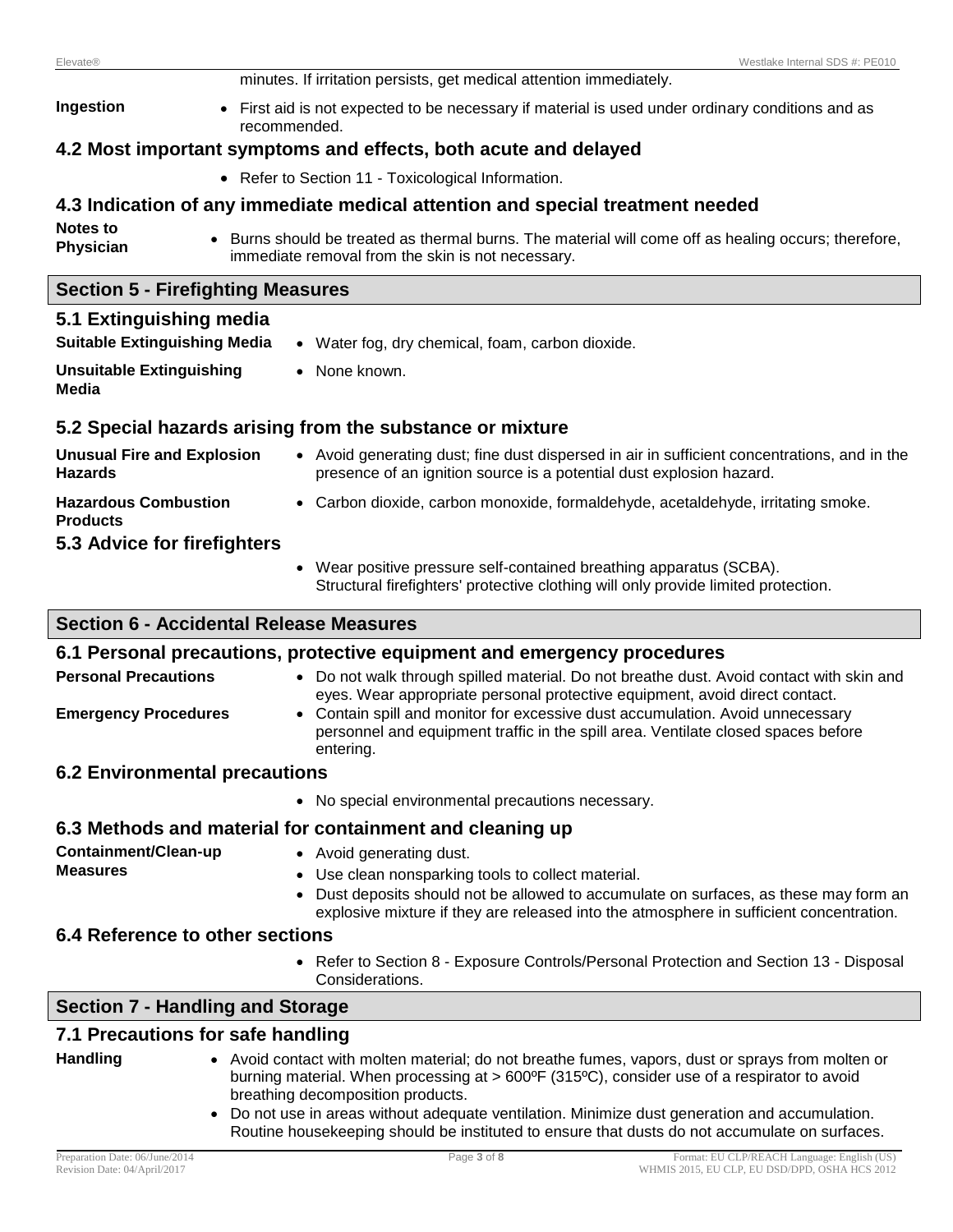Dry powders can build static electricity charges when subjected to the friction of transfer and mixing operations. Provide adequate precautions, such as electrical grounding and bonding, or inert atmospheres.

 Use appropriate Personal Protective Equipment (PPE) Avoid contact with skin and eyes. Do not breathe dust. Wash thoroughly with soap and water after handling and before eating, drinking, or using tobacco.

### **7.2 Conditions for safe storage, including any incompatibilities**

- 
- **Storage** Keep container closed and in ventilated area, away from ignition sources, heat, open flames, and direct sunlight. Do not store with incompatible materials.

# **7.3 Specific end use(s)**

• Refer to Section 1.2 - Relevant identified uses

# **7.4 Other Information**

 For prevention of fire and explosion, keep from contact with incompatible materials. Minimize dust generation and accumulation. Because product may accumulate a static charge, use proper bonding and/or grounding procedures prior to transfer. In the United States of America, refer to NFPA® Pamphlet No. 654, "Prevention of Fire and Dust Explosions from the Manufacturing, Processing, and Handling of Combustible Particulate Solids, 2006 edition."

# **Section 8 - Exposure Controls/Personal Protection**

# **8.1 Control parameters**

| <b>Exposure Limits/Guidelines</b>                                                   |             |                 |                                                   |  |
|-------------------------------------------------------------------------------------|-------------|-----------------|---------------------------------------------------|--|
|                                                                                     | Result      | <b>ACGIH</b>    | <b>NIOSH</b>                                      |  |
| <b>STELS</b><br>Acetic acid, vinyl ester<br><b>TWAs</b><br>$(108-05-4)$<br>Ceilings | 15 ppm STEL | Not established |                                                   |  |
|                                                                                     |             | 10 ppm TWA      | Not established                                   |  |
|                                                                                     |             | Not established | 4 ppm Ceiling (15 min); 15 mg/m3 Ceiling (15 min) |  |

# **8.2 Exposure controls**

| <b>Engineering</b><br><b>Measures/Controls</b>                                                                                                         | Good general ventilation (typically 10 air changes per hour) should be used.<br>Ventilation rates should be matched to conditions. Supplementary local exhaust<br>ventilation, closed systems, or respiratory and eye protection may be needed in<br>special circumstances; such as poorly ventilated spaces, very hot processing,<br>evaporation of liquids from large surfaces, spraying of mists, mechanical generation<br>of dusts, drying of solids, etc. |                                                                                                                                                                                                                                                                                                                                                                                                  |  |
|--------------------------------------------------------------------------------------------------------------------------------------------------------|----------------------------------------------------------------------------------------------------------------------------------------------------------------------------------------------------------------------------------------------------------------------------------------------------------------------------------------------------------------------------------------------------------------------------------------------------------------|--------------------------------------------------------------------------------------------------------------------------------------------------------------------------------------------------------------------------------------------------------------------------------------------------------------------------------------------------------------------------------------------------|--|
| <b>Personal Protective Equipment</b>                                                                                                                   |                                                                                                                                                                                                                                                                                                                                                                                                                                                                |                                                                                                                                                                                                                                                                                                                                                                                                  |  |
| <b>Respiratory</b>                                                                                                                                     |                                                                                                                                                                                                                                                                                                                                                                                                                                                                | • For limited exposure use an N95 dust mask. For prolonged exposure use an air-<br>purifying respirator with high efficiency particulate air (HEPA) filters. Follow the OSHA<br>respirator regulations found in 29 CFR 1910.134 or European Standard EN 149. Use<br>a NIOSH/MSHA or European Standard EN 149 approved respirator if exposure limits<br>are exceeded or symptoms are experienced. |  |
| <b>Eye/Face</b>                                                                                                                                        |                                                                                                                                                                                                                                                                                                                                                                                                                                                                | • Wear safety goggles.                                                                                                                                                                                                                                                                                                                                                                           |  |
| <b>Hands</b>                                                                                                                                           |                                                                                                                                                                                                                                                                                                                                                                                                                                                                | • Wear thermally resistant gloves and long sleeves when handling molten product.                                                                                                                                                                                                                                                                                                                 |  |
| <b>Skin/Body</b>                                                                                                                                       |                                                                                                                                                                                                                                                                                                                                                                                                                                                                | • Wear long sleeves and/or protective coveralls.                                                                                                                                                                                                                                                                                                                                                 |  |
| <b>Environmental Exposure</b><br><b>Controls</b>                                                                                                       |                                                                                                                                                                                                                                                                                                                                                                                                                                                                | • Follow best practice for site management and disposal of waste.                                                                                                                                                                                                                                                                                                                                |  |
| Key to abbreviations<br>ACGIH = American Conference of Governmental Industrial Hygiene<br>NIOSH = National Institute of Occupational Safety and Health |                                                                                                                                                                                                                                                                                                                                                                                                                                                                | STEL = Short Term Exposure Limits are based on 15 minute exposures<br>TWA = Time Weighted Averages are based on 8h/day, 40h/week exposures                                                                                                                                                                                                                                                       |  |
|                                                                                                                                                        |                                                                                                                                                                                                                                                                                                                                                                                                                                                                |                                                                                                                                                                                                                                                                                                                                                                                                  |  |

OSHA = Occupational Safety and Health Administration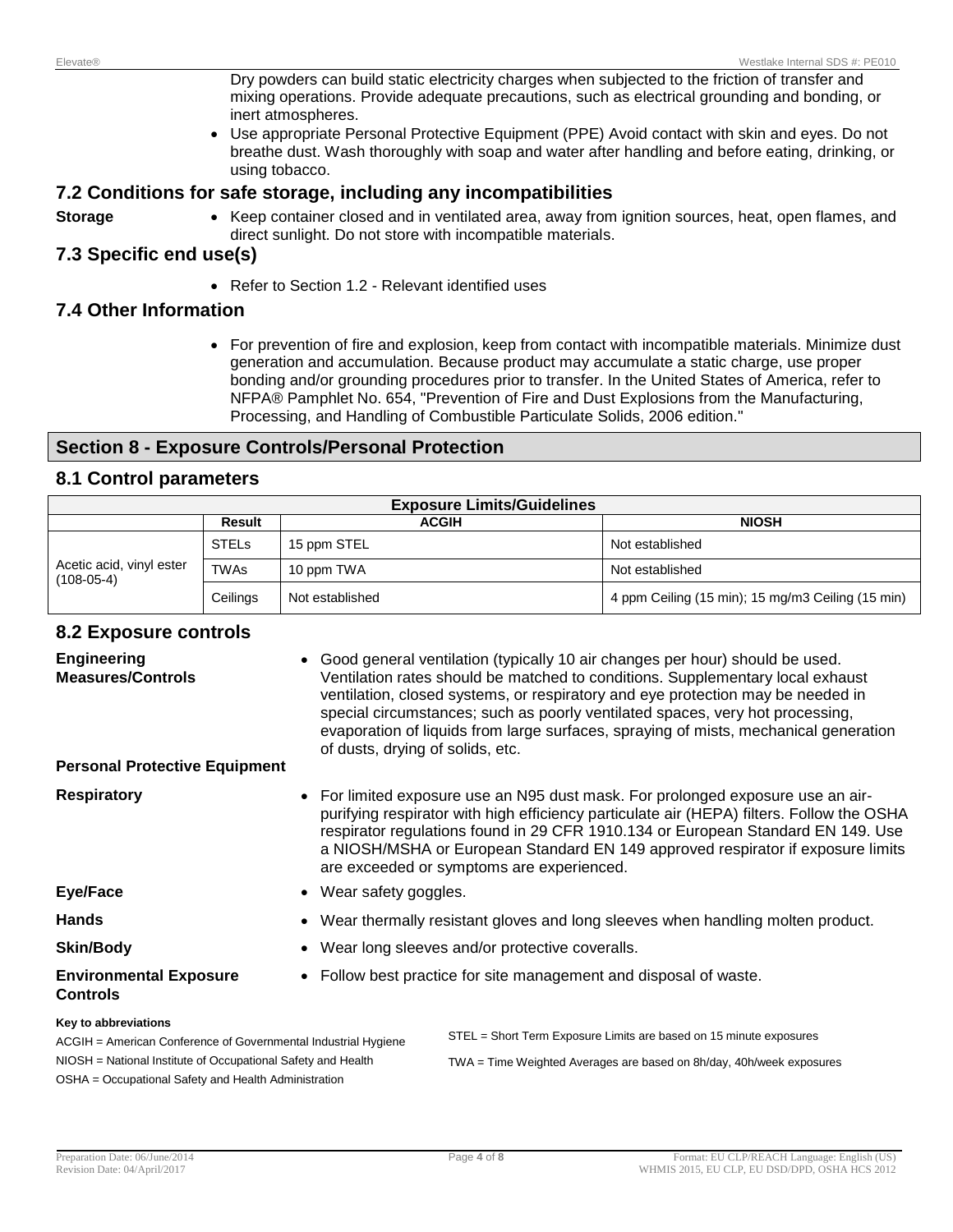# **Section 9 - Physical and Chemical Properties**

# **9.1 Information on Physical and Chemical Properties**

| <b>Material Description</b>                        |                            |                               |                                                                  |
|----------------------------------------------------|----------------------------|-------------------------------|------------------------------------------------------------------|
| <b>Physical Form</b>                               | Solid                      | <b>Appearance/Description</b> | A translucent to whitish solid with an<br>odorless to mild odor. |
| Color                                              | Translucent to whitish.    | Odor                          | Odorless to mild.                                                |
| <b>Odor Threshold</b>                              | <b>NDA</b>                 |                               |                                                                  |
| <b>General Properties</b>                          |                            |                               |                                                                  |
| <b>Boiling Point</b>                               | <b>NDA</b>                 | <b>Melting Point</b>          | 85 to 112 C(185 to 233.6 F)                                      |
| <b>Decomposition Temperature</b>                   | >300 C (573 F) (estimated) | pH                            | <b>NDA</b>                                                       |
| <b>Specific Gravity/Relative</b><br><b>Density</b> | 0.92 to 0.95 Water=1       | <b>Water Solubility</b>       | Negligible.                                                      |
| <b>Viscosity</b>                                   | <b>NDA</b>                 | <b>Explosive Properties</b>   | Not Explosive.                                                   |
| <b>Oxidizing Properties:</b>                       | Not an oxidizer.           |                               |                                                                  |
| <b>Volatility</b>                                  |                            |                               |                                                                  |
| <b>Vapor Pressure</b>                              | <b>NDA</b>                 | <b>Vapor Density</b>          | <b>NDA</b>                                                       |
| <b>Evaporation Rate</b>                            | <b>NDA</b>                 |                               |                                                                  |
| <b>Flammability</b>                                |                            |                               |                                                                  |
| <b>Flash Point</b>                                 | 343 C(649.4 F) (estimated) | UEL                           | <b>NDA</b>                                                       |
| LEL                                                | <b>NDA</b>                 | Autoignition                  | <b>NDA</b>                                                       |
| <b>Flammability (solid, gas)</b>                   | Not Flammable.             |                               |                                                                  |
| <b>Environmental</b>                               |                            |                               |                                                                  |
| <b>Octanol/Water Partition</b><br>coefficient      | <b>NDA</b>                 |                               |                                                                  |

#### **9.2 Other Information**

No additional physical and chemical parameters noted.

# **Section 10: Stability and Reactivity**

#### **10.1 Reactivity**

No dangerous reaction known under conditions of normal use.

#### **10.2 Chemical stability**

Stable under normal temperatures and pressures.

#### **10.3 Possibility of hazardous reactions**

Hazardous polymerization not indicated.

#### **10.4 Conditions to avoid**

Heat, sparks, open flame.

#### **10.5 Incompatible materials**

Strong oxidizing agents, fluorine.

# **10.6 Hazardous decomposition products**

No data available

# **Section 11 - Toxicological Information**

### **11.1 Information on toxicological effects**

| <b>Component Name</b>                                                         | CAS         | Data                                                                                                                                                                    |
|-------------------------------------------------------------------------------|-------------|-------------------------------------------------------------------------------------------------------------------------------------------------------------------------|
| Antioxidants and/or slip reagent (0% TO<br>0.6%                               | Proprietary | <b>Acute Toxicity:</b> Ingestion/Oral-Rat LD50 • >5000 mg/kg; Lungs, Thorax, or<br>Respiration: Dyspnea; Inhalation-Rat LC50 • >1800 mg/m <sup>3</sup> 4 Hour(s); Skin- |
| $D_{11}$ $\ldots$ $D_{r+1}$ $D_{r+2}$ $D_{r+1}$ $D_{r+2}$ $D_{r+1}$ $D_{r+1}$ |             | $D - \alpha - E - 6$                                                                                                                                                    |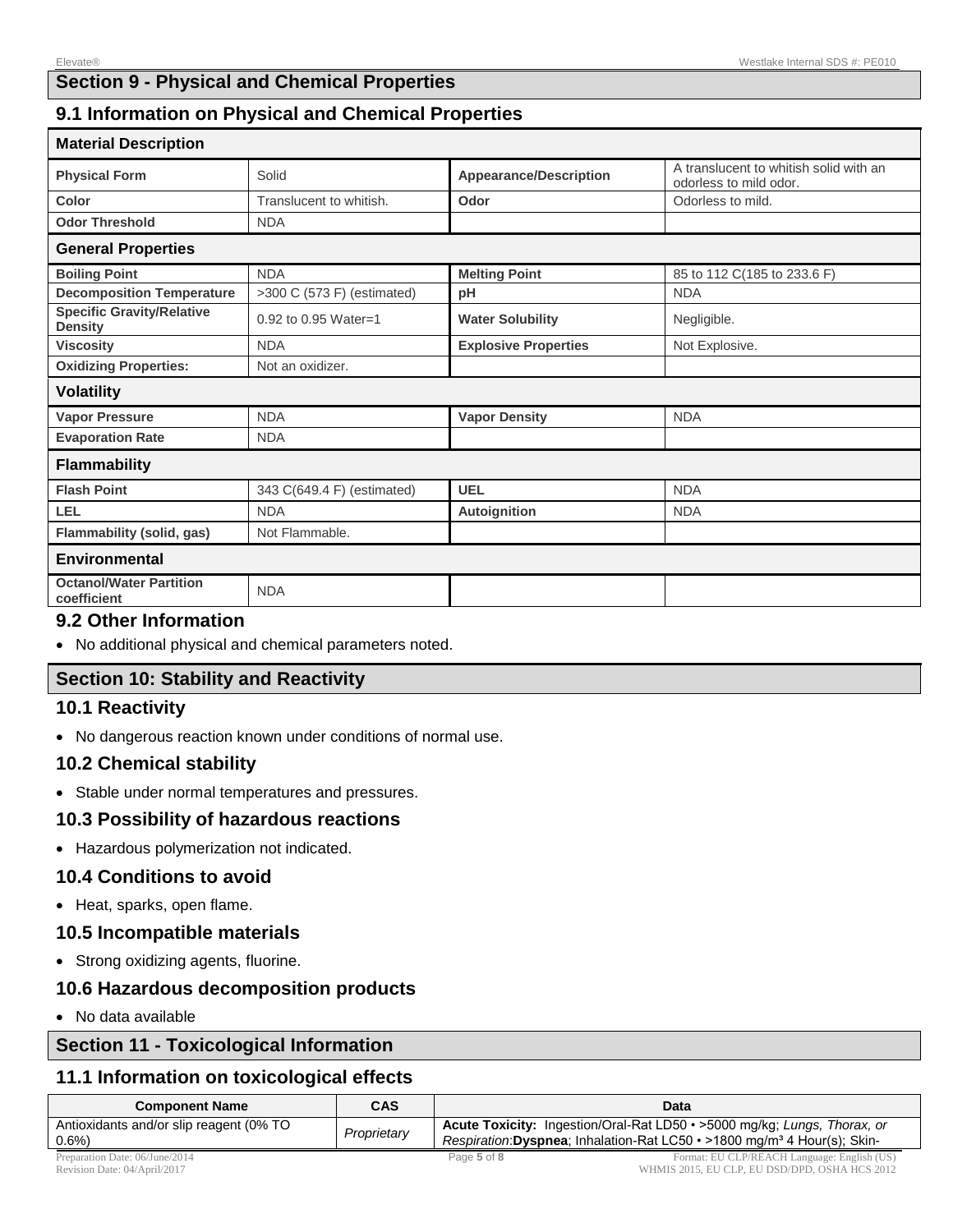| Elevate®                                        |             | Westlake Internal SDS #: PE010                                                                                                                                                        |
|-------------------------------------------------|-------------|---------------------------------------------------------------------------------------------------------------------------------------------------------------------------------------|
|                                                 |             | Rabbit LD50 • > 2000 mg/kg; Reproductive: Ingestion/Oral-Rat TDLo • 1750<br>mg/kg (multigeneration); Reproductive Effects: Effects on Newborn: Other<br>neonatal measures or effects. |
| Antioxidants and/or slip reagent (0% TO<br>0.6% | Proprietary | Acute Toxicity: Ingestion/Oral-Rat LD50 • >5000 mg/kg                                                                                                                                 |

| <b>GHS Properties</b>            | <b>Classification</b>                                                                                                                                                                                                                            |  |  |
|----------------------------------|--------------------------------------------------------------------------------------------------------------------------------------------------------------------------------------------------------------------------------------------------|--|--|
| Acute toxicity                   | EU/CLP • OSHA HCS 2012 • WHMIS 2015 • NDA                                                                                                                                                                                                        |  |  |
| <b>Aspiration Hazard</b>         | EU/CLP • OSHA HCS 2012 • WHMIS 2015 • Not relevant                                                                                                                                                                                               |  |  |
| Carcinogenicity                  | EU/CLP · OSHA HCS 2012 · WHMIS 2015 · Classification criteria not met                                                                                                                                                                            |  |  |
| <b>Germ Cell Mutagenicity</b>    | EU/CLP · OSHA HCS 2012 · WHMIS 2015 · Classification criteria not met                                                                                                                                                                            |  |  |
| Skin corrosion/Irritation        | EU/CLP • OSHA HCS 2012 • WHMIS 2015 • Classification criteria not met                                                                                                                                                                            |  |  |
| Skin sensitization               | EU/CLP . OSHA HCS 2012 . WHMIS 2015 . Classification criteria not met                                                                                                                                                                            |  |  |
| STOT-RE                          | EU/CLP • OSHA HCS 2012 • WHMIS 2015 • NDA                                                                                                                                                                                                        |  |  |
| STOT-SE                          | EU/CLP · OSHA HCS 2012 · WHMIS 2015 · NDA                                                                                                                                                                                                        |  |  |
| <b>Toxicity for Reproduction</b> | EU/CLP . OSHA HCS 2012 . WHMIS 2015 . Classification criteria not met                                                                                                                                                                            |  |  |
| Respiratory sensitization        | EU/CLP • OSHA HCS 2012 • WHMIS 2015 • Classification criteria not met                                                                                                                                                                            |  |  |
| Serious eye damage/Irritation    | EU/CLP · OSHA HCS 2012 · WHMIS 2015 · Classification criteria not met                                                                                                                                                                            |  |  |
| Route(s) of entry/exposure       | • Inhalation, Skin, Eye, Ingestion                                                                                                                                                                                                               |  |  |
| <b>Medical Conditions</b>        | Disorders of the lungs.                                                                                                                                                                                                                          |  |  |
| <b>Aggravated by Exposure</b>    |                                                                                                                                                                                                                                                  |  |  |
|                                  |                                                                                                                                                                                                                                                  |  |  |
| <b>Potential Health Effects</b>  |                                                                                                                                                                                                                                                  |  |  |
| <b>Inhalation</b>                |                                                                                                                                                                                                                                                  |  |  |
| Acute (Immediate)                | Exposure to dust may cause irritation. Processes such as cutting, grinding, crushing,<br>or impact may result in generation of excessive amounts of airborne dusts in the                                                                        |  |  |
| <b>Chronic (Delayed)</b>         | workplace. Nuisance dust may affect the lungs but reactions are typically reversible.<br>• Prolonged exposure to the dust may cause wheezing, chest tightness, productive<br>cough nasal irritation and symptoms of chronic respiratory disease. |  |  |
| <b>Skin</b>                      |                                                                                                                                                                                                                                                  |  |  |
| <b>Acute (Immediate)</b>         | Exposure to dust may cause mechanical irritation.                                                                                                                                                                                                |  |  |
| <b>Chronic (Delayed)</b>         | • No data available.                                                                                                                                                                                                                             |  |  |
|                                  |                                                                                                                                                                                                                                                  |  |  |
| <b>Eye</b>                       |                                                                                                                                                                                                                                                  |  |  |
| Acute (Immediate)                | Exposure to dust may cause mechanical irritation. Excessive concentrations of<br>nuisance dust in the workplace may reduce visibility and may cause unpleasant<br>deposits in eyes.                                                              |  |  |
| <b>Chronic (Delayed)</b>         | No data available.                                                                                                                                                                                                                               |  |  |
|                                  |                                                                                                                                                                                                                                                  |  |  |
| Ingestion                        |                                                                                                                                                                                                                                                  |  |  |
| Acute (Immediate)                | • Excessive concentrations of nuisance dust in the workplace may cause mechanical<br>irritation to mucous membranes.                                                                                                                             |  |  |
| <b>Chronic (Delayed)</b>         | • No data available                                                                                                                                                                                                                              |  |  |

| <b>Carcinogenic Effects</b>                                          |     |             |  |
|----------------------------------------------------------------------|-----|-------------|--|
|                                                                      | CAS | <b>IARC</b> |  |
| 108-05-4<br>Group 2B-Possible Carcinogen<br>Acetic acid, vinyl ester |     |             |  |
| Key to abbreviations                                                 |     |             |  |

LD = Lethal Dose

# $MLD = Mild$

# **Section 12 - Ecological Information**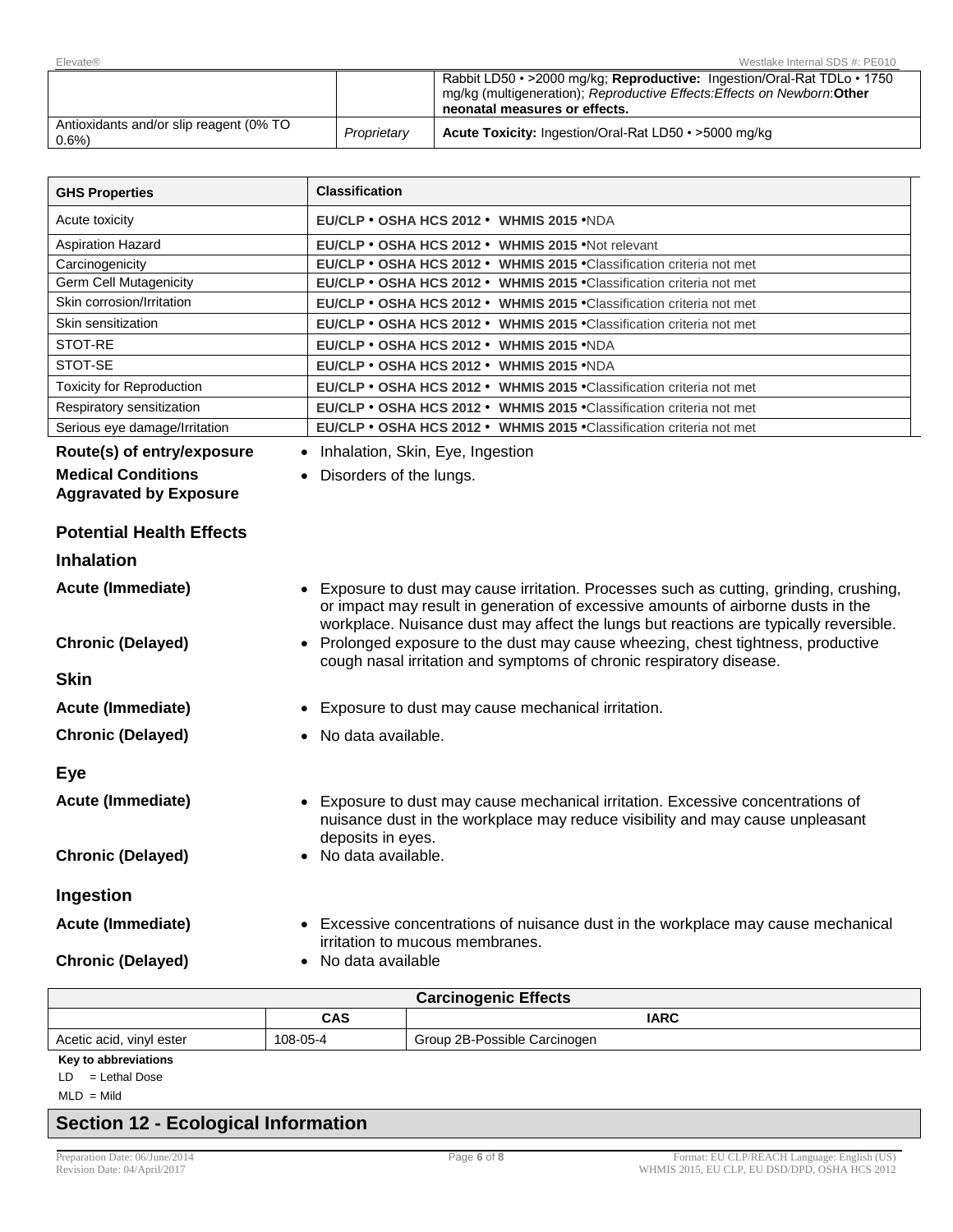# **12.1 Toxicity**

• NDA

# **12.2 Persistence and degradability**

- NDA
- **12.3 Bioaccumulative potential**
- NDA
- **12.4 Mobility in Soil**
- NDA

# **12.5 Results of PBT and vPvB assessment**

• PBT and vPvB assessment has not been carried out.

# **12.6 Other adverse effects**

• NDA

# **Section 13 - Disposal Considerations**

# **13.1 Waste treatment methods**

- 
- **Product waste 1988 1989 •** Dispose of content and/or container in accordance with local, regional, national, and/or international regulations.

**Packaging waste •** Dispose of content and/or container in accordance with local, regional, national, and/or international regulations.

# **Section 14 - Transport Information**

|                  | <b>14.1 UN</b><br>number | 14.2 UN proper<br>shipping name | 14.3 Transport hazard<br>class(es) | 14.4 Packing<br>group | <b>14.5 Environmental</b><br>hazards |
|------------------|--------------------------|---------------------------------|------------------------------------|-----------------------|--------------------------------------|
| <b>DOT</b>       | <b>NDA</b>               | Not regulated                   | <b>NDA</b>                         | <b>NDA</b>            | <b>NDA</b>                           |
| <b>TDG</b>       | <b>NDA</b>               | Not regulated                   | <b>NDA</b>                         | <b>NDA</b>            | <b>NDA</b>                           |
| <b>IMO/IMDG</b>  | <b>NDA</b>               | Not regulated                   | <b>NDA</b>                         | <b>NDA</b>            | <b>NDA</b>                           |
| <b>IATA/ICAO</b> | <b>NDA</b>               | Not regulated                   | <b>NDA</b>                         | <b>NDA</b>            | <b>NDA</b>                           |

#### **14.6 Special precautions for user** None Known. **Also are also assigned to the Special Special Provision of the Special August 2016.**

**14.7 Transport in bulk according to Annex II of MARPOL 73/78 and the IBC Code** . Not relevant.

# **Section 15 - Regulatory Information**

# **15.1 Safety, health and environmental regulations/legislation specific for the substance or mixture**

| <b>SARA Hazard Classifications</b> | <b>None</b><br>$\bullet$                                |                 |                    |                          |  |
|------------------------------------|---------------------------------------------------------|-----------------|--------------------|--------------------------|--|
| <b>Inventories</b>                 | • These products comply with the following inventories: |                 |                    |                          |  |
|                                    | <b>Australia AICS</b>                                   | Canada DSL/NDSL | China              | <b>EU EINECS/ELNICS</b>  |  |
|                                    | <b>Japan ENCS</b>                                       | Korea KECI      | <b>New Zealand</b> | <b>Philippines PICCS</b> |  |
|                                    | <b>USA TSCA</b>                                         |                 |                    |                          |  |
| <b>California Prop 65</b>          | In compliance, no reportable substances<br>$\bullet$    |                 |                    |                          |  |